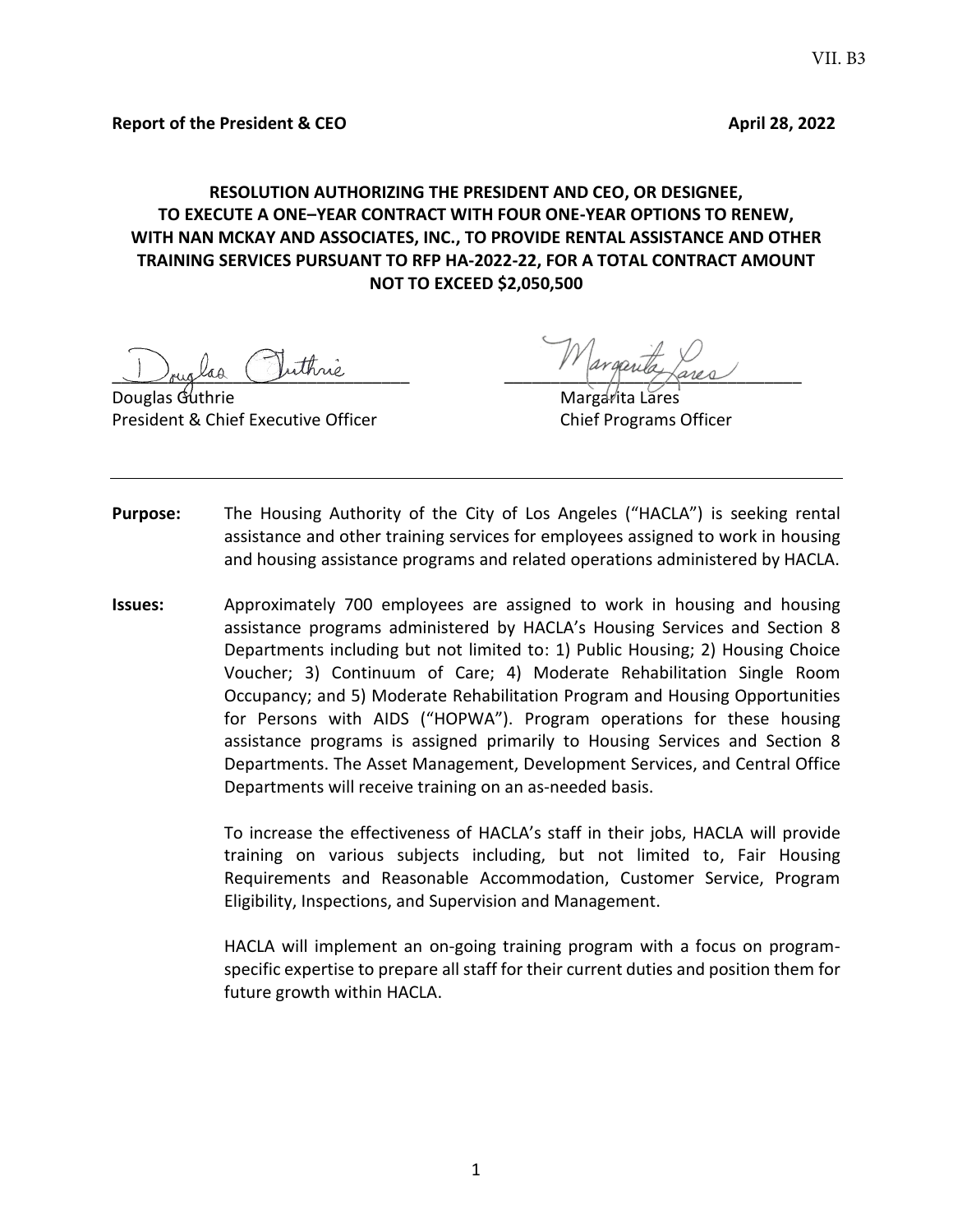### **Procurement:**

On February 9, 2022, HACLA issued RFP HA-2022-22 ("RFP") seeking to procure an experienced consulting firm ("Service Provider") to provide rental assistance and other trainings with: 1) on-site trainers; 2) online courses; and 3) all training materials, on a long term as-needed basis. The Service Provider is required to provide qualified trainers knowledgeable in various subject areas, including but not limited to: 1) Fair Housing Requirements and Reasonable Accommodation; 2) Customer Service; 3) Program Eligibility; 4) Inspections; and 5) Supervision and Management. Trainers are required to possess the education and hands-on work experience necessary to effectively communicate, train, and work with staff of various education and skill levels. The trainings will be provided at various HACLA locations throughout the City of Los Angeles.

The RFP was advertised on the Regional Alliance Marketplace for Procurement ("RAMP") website on February 9, 2022. Proposals were due by March 10, 2022, for a total advertisement period of twenty-nine (29) days. Only one (1) proposal was received by the submission deadline and that proposal was evaluated by a three-member panel ("Panel") to ensure all minimum requirements were met. Based on the Panel's initial review followed by a Best and Final Offer ("BAFO") request, a consensus was reached that the proposal, submitted by Nan McKay and Associates, Inc., ("NMA"), met all RFP requirements and qualifications and should be recommended for a contract award. Additional information regarding the proposal and its evaluation is included in the attached Summary of Procurement and Outreach.

# **Vision Plan: PATHWAYS Strategy No. 8, Evaluate and facilitate modifications to the organizational chart and structure regularly to improve lines of communication, program alignments, and succession planning.**

An on-going training program with a focus on program-specific expertise will prepare all staff for their current duties and position them for future growth within HACLA.

**Funding:** The Chief Administrative Officer confirms the following:

*Source of Funds:* Each program will utilize the applicable funding sources for comparable operating expenses, including Section 8 administrative fees and Public Housing Operating Fund.

*Budget and Program Impact:* Funding has been included in the 2022 Operating Budget and will be included in subsequent years as needed.

**Environmental Review:** This action is exempt.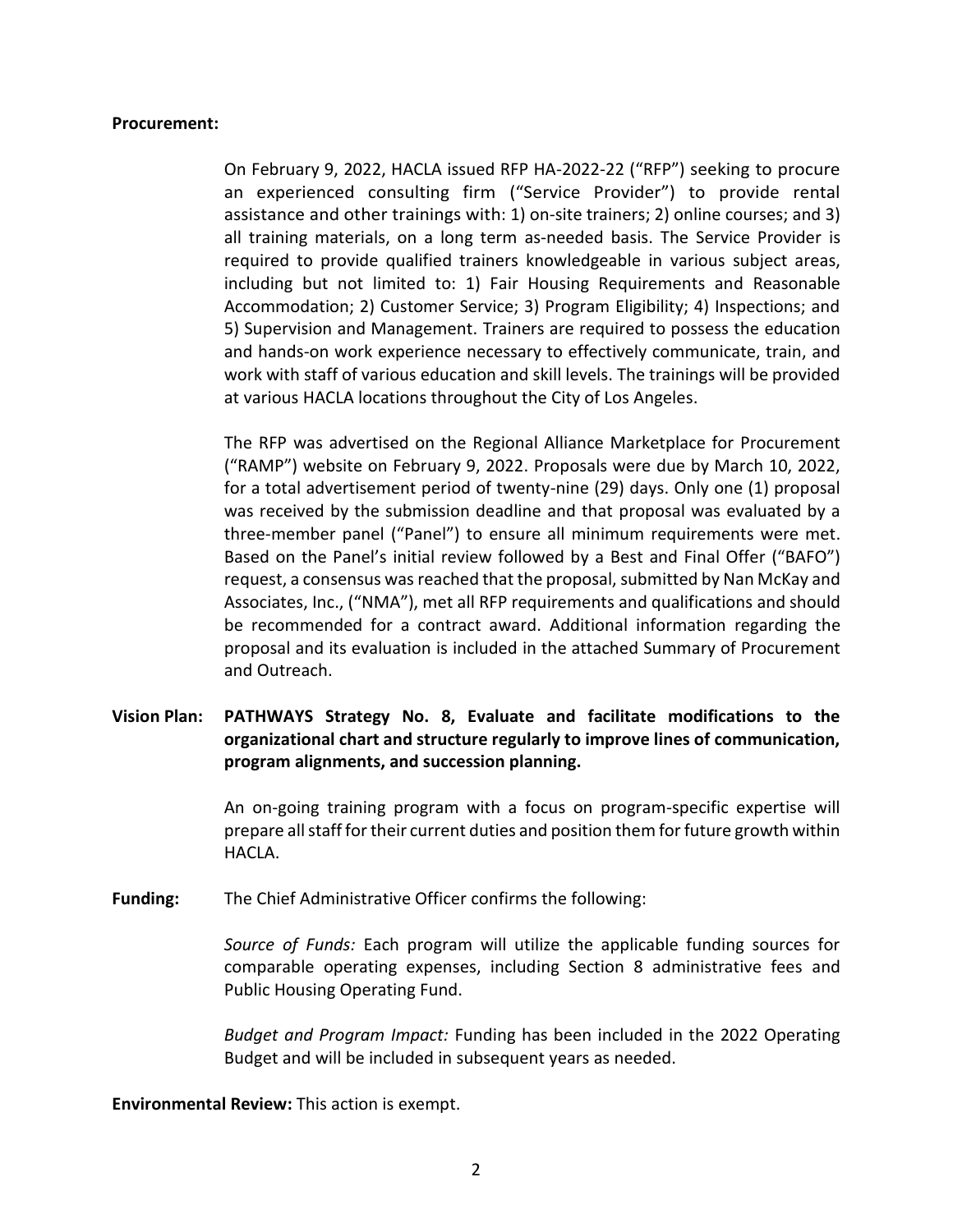**Section 3:** NMA has submitted an Economic Opportunity Plan ("EOP") in conformity with the requirements of the Housing Authority's Section 3 Policy and Compliance Plan. Hiring, subcontracting and other economic opportunities for Section 3 Residents and Businesses are not feasible because of the nature of the work and company's geographic location. Moreover, the current workforce will be able to complete the scope of work without the need for additional hires. However, in support of Section 3, NMA has made a Section 3 Fund contribution commitment which will be used to generate economic opportunities for Section 3 Workers and Targeted Section 3 Workers.

> NMA has been a strong supporter of HACLA's Section 3 Fund in the past, contributing thousands of dollars for resident programs, consistent with HACLA's Section 3 Policy and Compliance Plan.

## **Attachments:**

- **1.** Resolution
- **2.** Summary of Procurement and Outreach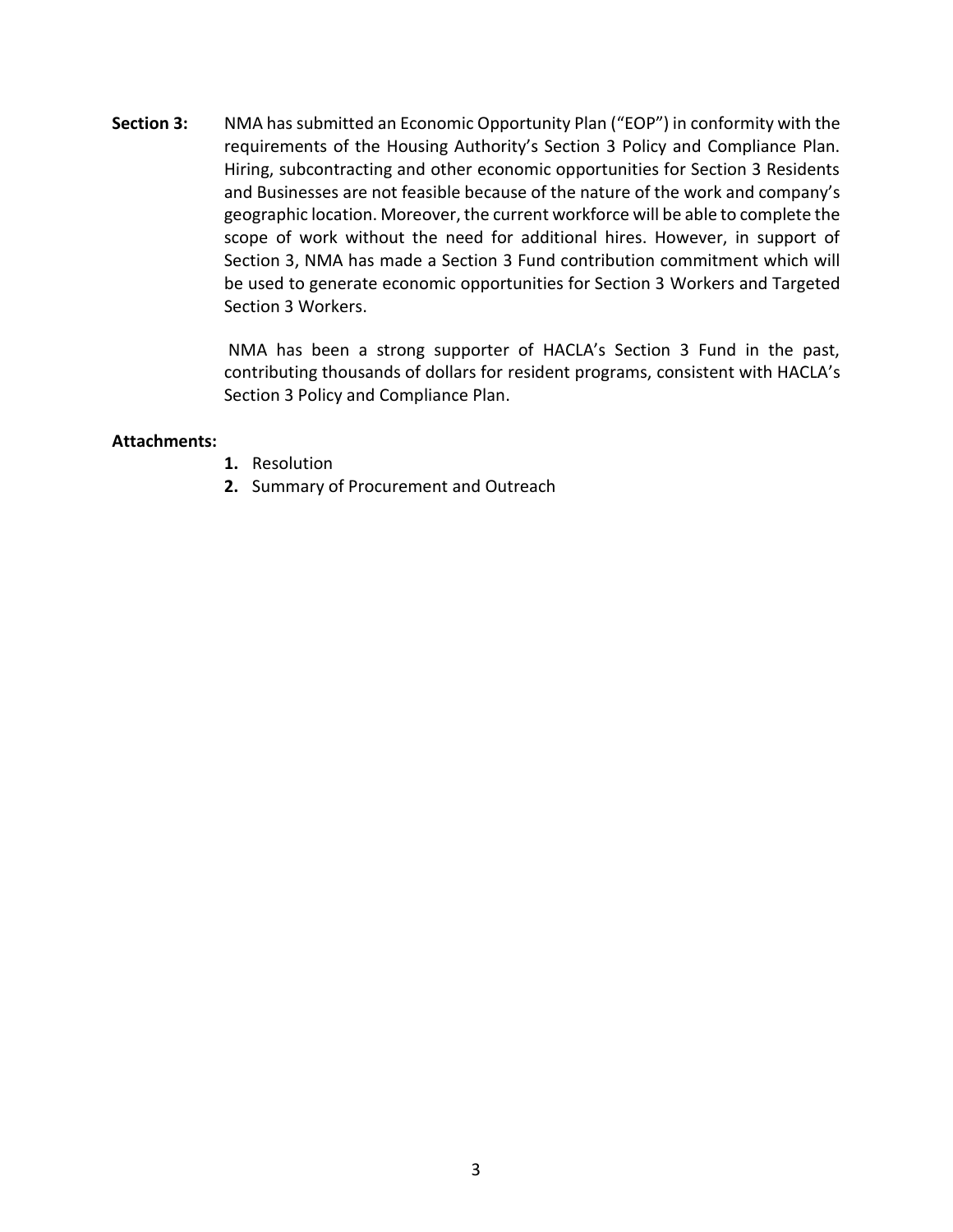## **RESOLUTION NO.\_\_\_\_\_\_\_\_\_\_\_\_\_\_**

# **RESOLUTION AUTHORIZING THE PRESIDENT AND CEO, OR DESIGNEE, TO EXECUTE A ONE–YEAR CONTRACT WITH FOUR ONE-YEAR OPTIONS TO RENEW, WITH NAN MCKAY AND ASSOCIATES, INC., TO PROVIDE RENTAL ASSISTANCE AND OTHER TRAINING SERVICES PURSUANT TO RFP HA-2022-22, FOR A TOTAL CONTRACT AMOUNT NOT TO EXCEED \$2,050,500**

**WHEREAS**, the Housing Authority of the City of Los Angeles ("HACLA") requires rental assistance and other training services ("Training Services") for approximately 700 employees assigned to work in its housing and housing rental assistance programs, including but not limited to, Public Housing, Section 8 Housing Choice Voucher, Continuum of Care, Moderate Rehabilitation Single Room Occupancy, Moderate Rehabilitation Program and Housing Opportunities for Persons with AIDS ("HOPWA");

**WHEREAS**, on February 9, 2022, Request for Proposals HA-2022-22 (the "RFP") was issued to competitively solicit proposals for Training Services in various subject areas, including but not limited to: 1) Fair Housing Requirements and Reasonable Accommodation; 2) Customer Service; 3) Program Eligibility; 4) Inspections; and 5) Supervision and Management;

**WHEREAS**, one (1) proposal was received by the March 10, 2022 submission deadline, and that proposal was independently reviewed by an evaluation panel with subject matter expertise (the "Panel") using the RFP evaluation criteria;

**WHEREAS**, as detailed in the Report of the President and CEO of the same date herewith, the Panel has determined that the proposal submitted by Nan McKay and Associates, Inc. is responsive to the RFP and represents a best value to HACLA;

**WHEREAS,** HACLA desires to execute a contract with Nan McKay and Associates, Inc. to provide the Training Services, for an initial one-year contract term, extendable on an annual basis for a total term of up to five years, for a total contract amount not to exceed \$2,050,500.

**NOW, THEREFORE, BE IT RESOLVED** that the Board of Commissioners hereby authorizes the President and CEO, or designee, to execute a contract with Nan McKay and Associates, Inc., to provide the Training Services, for an initial one-year contract term with four one year options to extend, for a total term of up to five years and a total contract amount not to exceed **\$2,050,500**.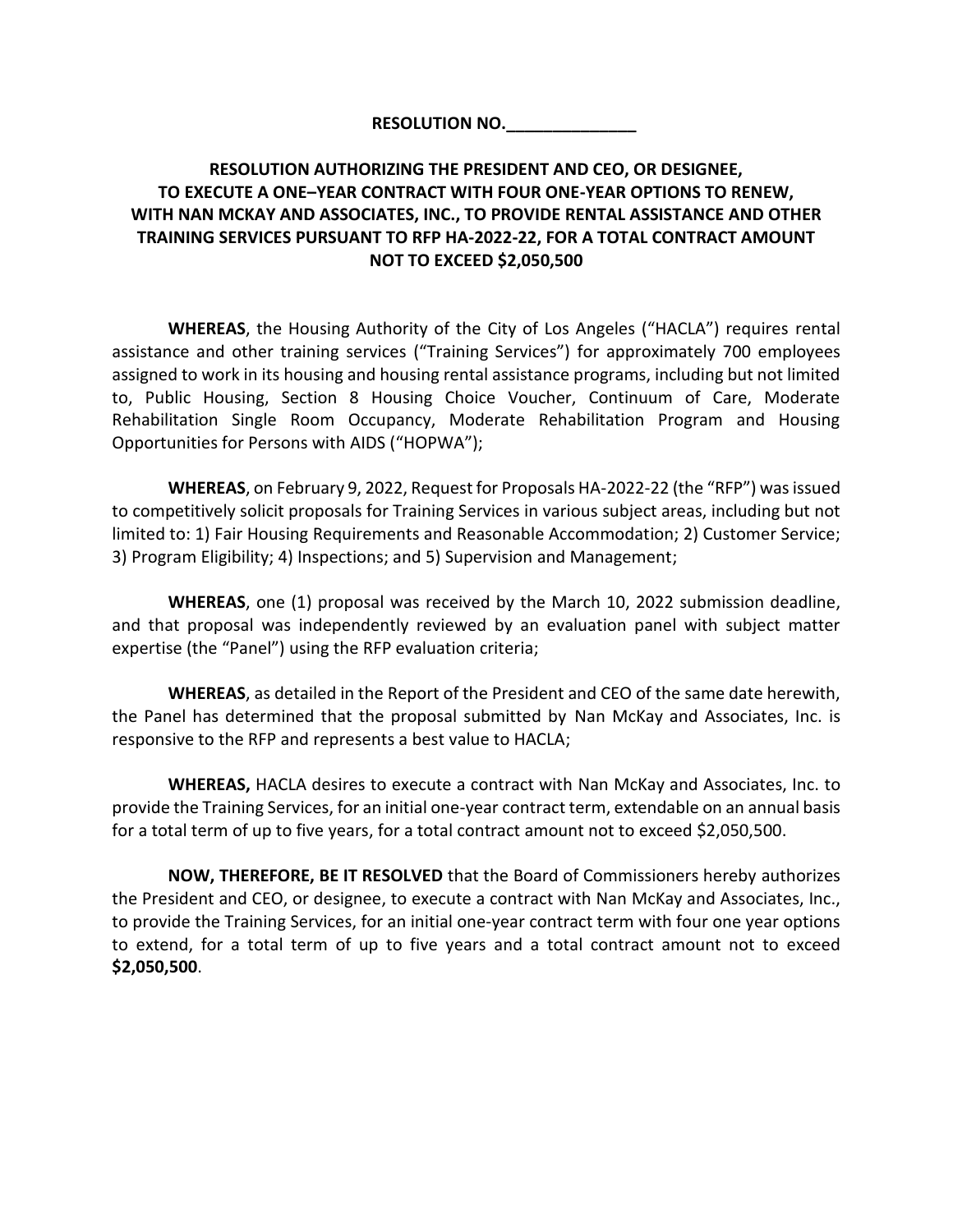**BE IT FURTHER RESOLVED** that this Resolution shall take effect immediately.

APPROVED AS TO FORM HOUSING AUTHORITY OF THE CITY OF LOS ANGELES

By: \_\_\_\_\_\_\_\_\_\_\_\_\_\_\_\_\_\_\_\_\_\_\_\_\_\_ By: \_\_\_\_\_\_\_\_\_\_\_\_\_\_\_\_\_\_\_\_\_\_\_\_\_\_\_

James Johnson, General Counsel Conserved Cielo Castro, Chairperson

DATE ADOPTED: \_\_\_\_\_\_\_\_\_\_\_\_\_\_\_\_\_\_\_\_\_\_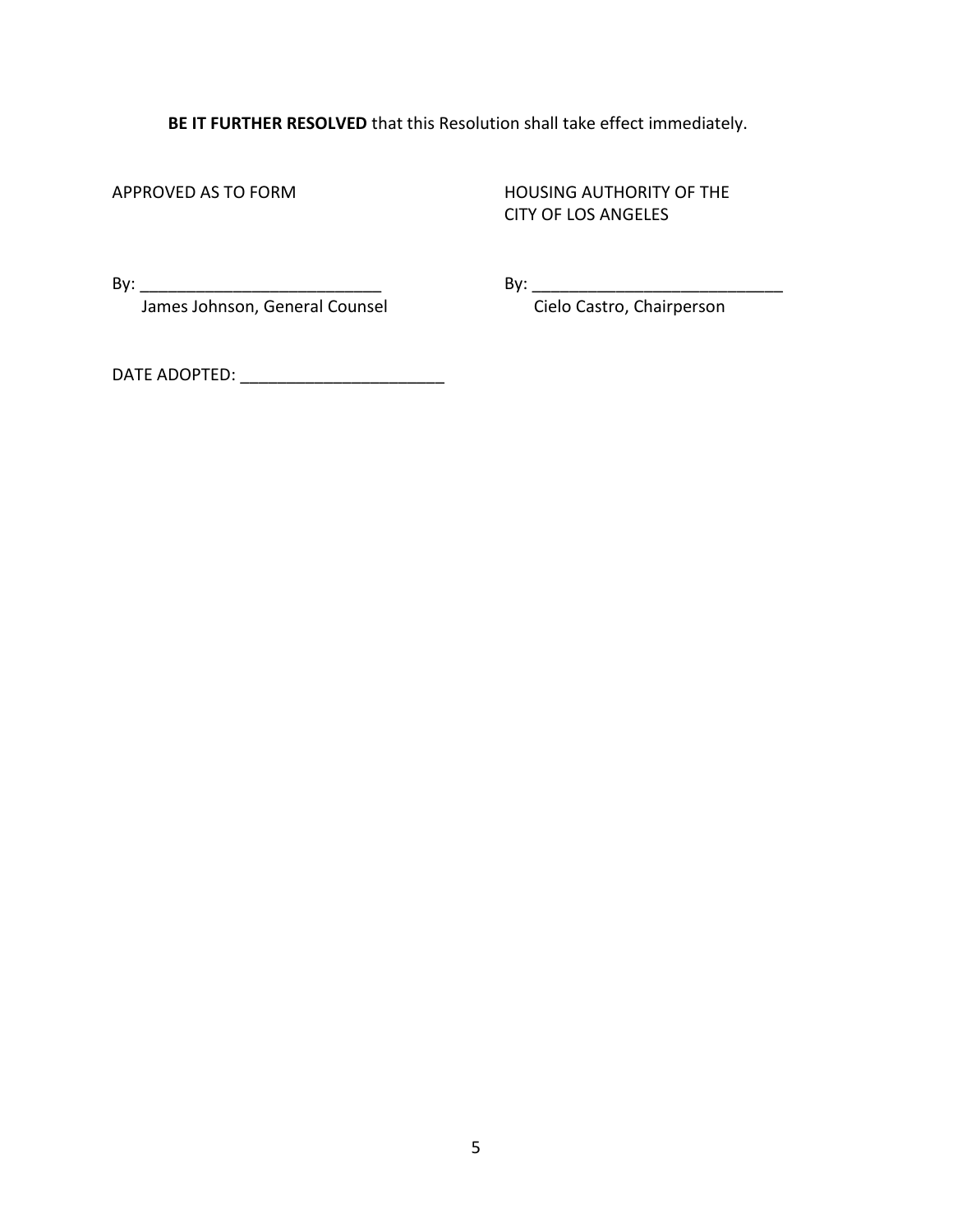## **Summary of Procurement and Outreach**

## **RFP No. HA-2022-22 Rental Assistance Training**

### **A. Funding Source**

 $\boxtimes$  Federal  $\Box$  Non-Federal  $\Box$  Mixed Funding

### **B. Advertisement; Minority/Women Outreach**

On February 9, 2022, the Contracts and Procurement Unit/General Services advertised Request for Proposal HA-2022-22 (the "RFP") on the Regional Alliance Marketplace for Procurement ("RAMP") website, seeking a long-term contract with a consulting firm ("Service Provider") to provide rental assistance and other trainings with: 1) on-site trainers; 2) online courses; and 3) all training materials. The Service Provider is required to provide qualified trainers knowledgeable in the various subjects, including but not limited to: 1) Fair Housing Requirements and Reasonable Accommodation; 2) Customer Service; 3) Program Eligibility; 4) Inspections; and 5) Supervision and Management. Proposals were due by March 10, 2022, for a total advertisement period of twenty-nine (29) days. A total of sixty-two (62) vendors viewed the RFP on the RAMP website.

In support of HACLA's policy to contract with Minority-Owned Business Enterprises ("MBEs"), Women-Owned Business Enterprises ("WBEs") and Labor Surplus Area ("LSAs") businesses for the delivery of goods and services to the extent possible, notice of the RFP was provided to the businesses identified on HACLA's List of Recognized MBE's/WBE's, listed below, and to the local office of the U.S. Small Business Administration ("SBA") for their further dissemination.

## **C. Pre-Proposal Conference**

A pre-proposal conference was not conducted for this procurement.

## **D. Addenda**

There were no questions received by the submission deadline of February 15, 2022. Therefore, there was no addendum released for this RFP.

#### **E. Proposals Received and Opened**

One (1) proposal by the firm shown below was received by the submittal deadline of March 10, 2022.

| Company                           |
|-----------------------------------|
| 1. Nan McKay and Associates, Inc. |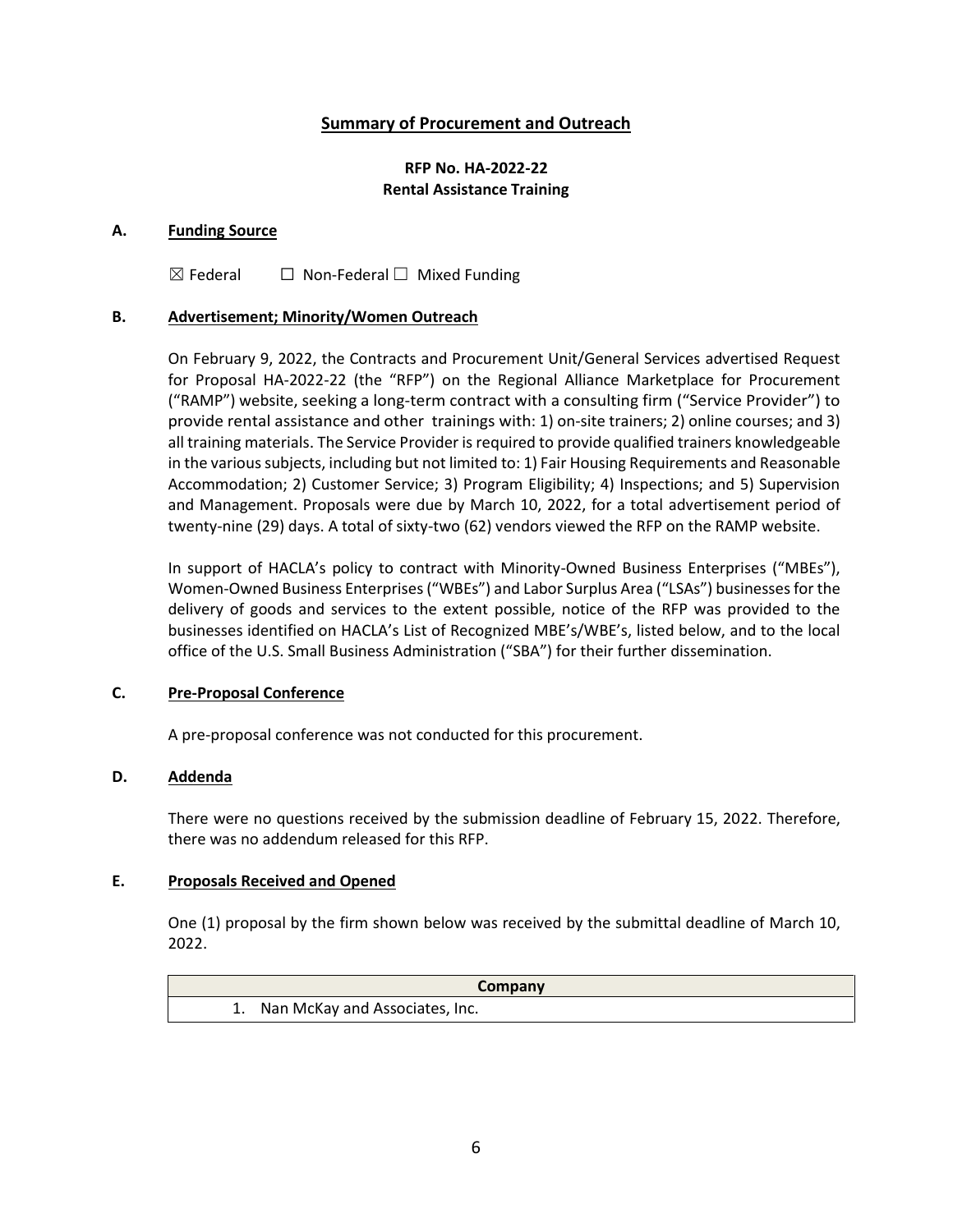### **F. Panel Review**

The Evaluation Panel ("Panel") was comprised of three (3) members. The Panel met on March 24, 2022, resulting in the following initial scoring. The Panel determined that an interview was not necessary.

#### **Evaluation Scores**

| Company                        | Score |
|--------------------------------|-------|
| Nan McKay and Associates, Inc. | 74.66 |

The above score reflects the consensus rating, confirmed by the Contract Administrator.

#### **G. Best and Final Offers**

On April 6, 2022, HACLA requested a Best and Final Offer ("BAFO") from Nan McKay and Associates Inc., in an effort to provide them an additional opportunity to submit their most competitive proposal by clarifying the cost proposal or alternative pricing structures from the original proposal to: 1) reduce costs; 2) improve/enhance staffing; and 3) work plan to ensure their firm's response best addresses the RFP requirements. Nan McKay and Associates, replied on April 12, 2022, with no additional changes to their proposal.

#### **H. Workforce Profile**

Nan McKay and Associates, Inc., submitted a Workforce Profile that revealed the following workforce composition:

| Company                        |        | <b>Employees</b>                                 |
|--------------------------------|--------|--------------------------------------------------|
| Nan McKay and Associates, Inc. | Total: | 820<br>810 minorities = 99%<br>$611$ women = 78% |

#### **I. Recommendation for Award**

Staff has determined that Nan McKay and Associates, Inc., was responsive to the RFP and represents the best value to HACLA.

The evaluation panel is therefore requesting that the Board of Commissioners authorize a oneyear contract with four (4) one-year options to renew with Nan McKay and Associates, Inc., for an amount not to exceed \$2,050,500.

Nan McKay and Associates, Inc. was notified of the contract award recommendations and the date of the Board of Commissioners meeting where award of the contract will be considered.